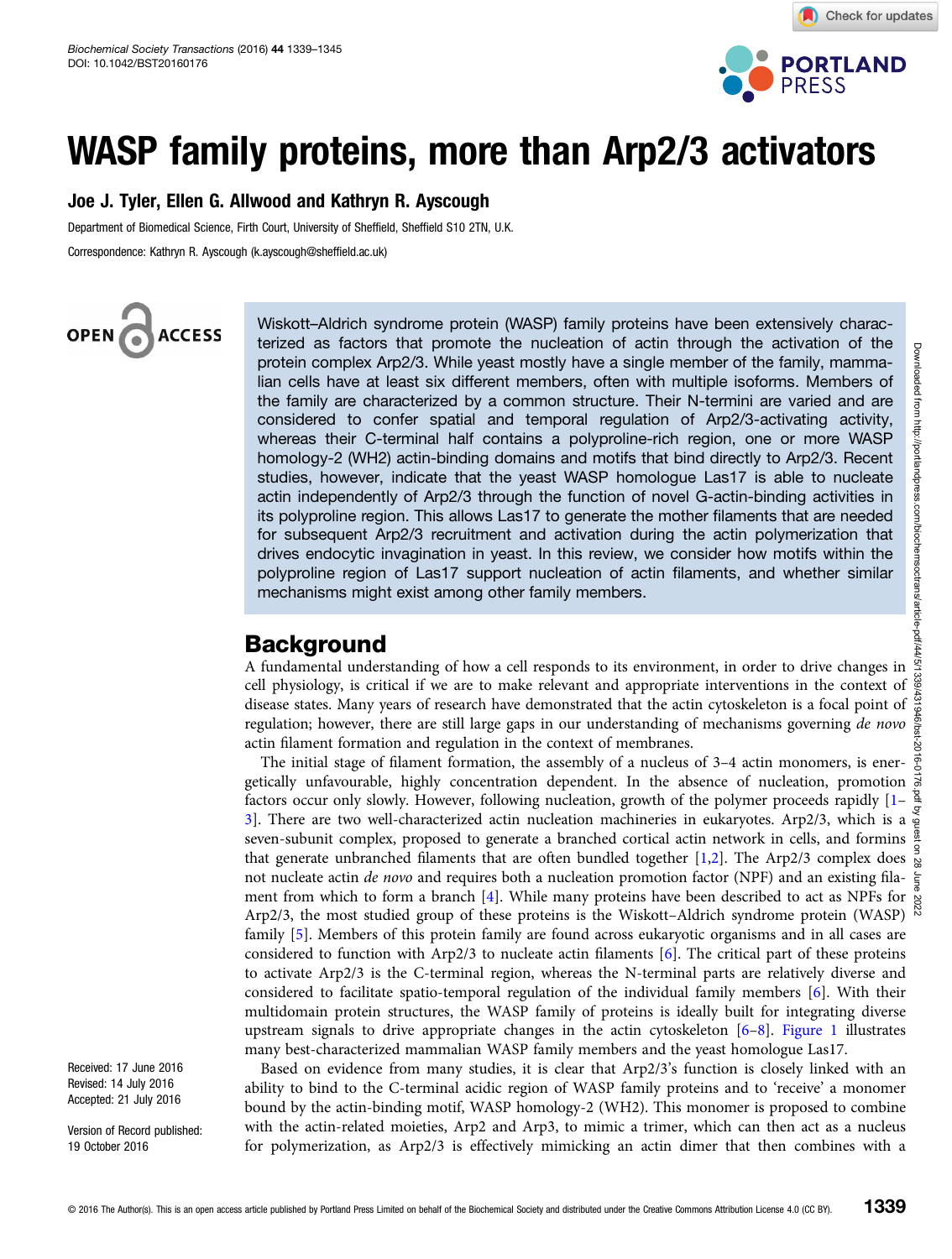<span id="page-1-0"></span>



### Figure 1. Schematic diagram showing domains of WASP family proteins.

N-terminal domains depicted are in pale blue — WASP homology 1 (WH1); WAVE homology domain (WHD); WASH homology domain (WAHD) and the WHAMM membrane interaction domain (WM) or N-terminal domain (N). Other domains are: B, basic region; GBD, GTPase-binding domain; CC, coiled coil region; P, proline-rich domain; W, the WASP homology-2 (WH2) domain; C, the connecting or central domain; A, acidic domain. W, C and A together are referred to as the WCA domain. In general, the N-terminal domains are thought to confer spatiotemporal regulation on the protein, while the WCA regions at the C-terminal are required for activation of Arp2/3.

further monomer delivered by WASP to generate the nucleating trimer [[9,10](#page-5-0)]. This nucleus can then undergo rapid actin polymerization. Indeed, this model of monomer delivery to Arp2/3 to create an actin nucleus is at the heart of our current mechanistic understanding of Arp2/3-based actin nucleation.

A question that remains, however, is the nature of the filaments that Arp2/3 must bind in order to generate the 'branch' of polymerized actin. The nature of these 'mother' or nascent' filaments is only just beginning to be addressed. One suggestion is that Arp2/3 will bind to existing actin filaments that are found in the dense cortical actin mesh in many mammalian cells. One limitation of this model is that some membrane sites where actin is known to be nucleated, such as endocytic sites in yeast and endosomes in mammalian cells, do not appear to be surrounded by actin meshworks, so the origin of pre-existing filaments for Arp2/3 recruitment is not clear. A proposal from work in the fission yeast is that the actin filament-depolymerizing and -severing protein cofilin can function to generate short filaments and that these can be recruited by the membranetethered protein End4/Sla2 at endocytic sites [\[11\]](#page-5-0). Currently, it is not known how the filaments remain assembled during this movement and capture mechanism.

Many pieces of evidence accumulated over the last decade have begun to point to the importance of the polyproline-rich (PPR) region of WASP proteins, not only just as a scaffold region for binding SH3 domain proteins but also as a domain capable of functioning in the regulation of actin dynamics in its own right. One of the earlier pieces of evidence derives from a set of studies comparing the effect of WCA domains from WASP and Scar/Wave with constructs carrying the PPR + WCA and the full-length proteins in the presence of Arp2/3 (see Figure 1 for domain nomenclature). In both cases, the addition of PPR to WCA reduced the lag phase, as defined by the time taken before an increase in pyrene fluorescence (indicative of filament formation) could be detected [\[12\]](#page-5-0). Importantly, this enhancement of filament elongation can be viewed as an activity inherent to the PPR region as additional proteins were not used in these assays. Work from the Goode lab added further evidence through an analysis of yeast Las17. In the present study, the effect of full-length Las17 or WCA alone on actin polymerization was compared and, somewhat surprisingly, only the full-length protein nucleated actin in the presence of Arp2/3, while the WCA domain contributed to an increase in filament elongation [[13\]](#page-5-0). Three more recent studies described below have contributed to a greater understanding of the PPR region in the yeast WASP homologue and underpin the importance of this region in the function of this key actin regulator.

### Arp2/3-independent actin nucleation by yeast Las17/WASP polyproline region

Endocytosis in budding yeast requires actin to be polymerized at specific plasma membrane sites. Force generated through actin polymerization, and by bundling actin filaments together, is necessary to drive the required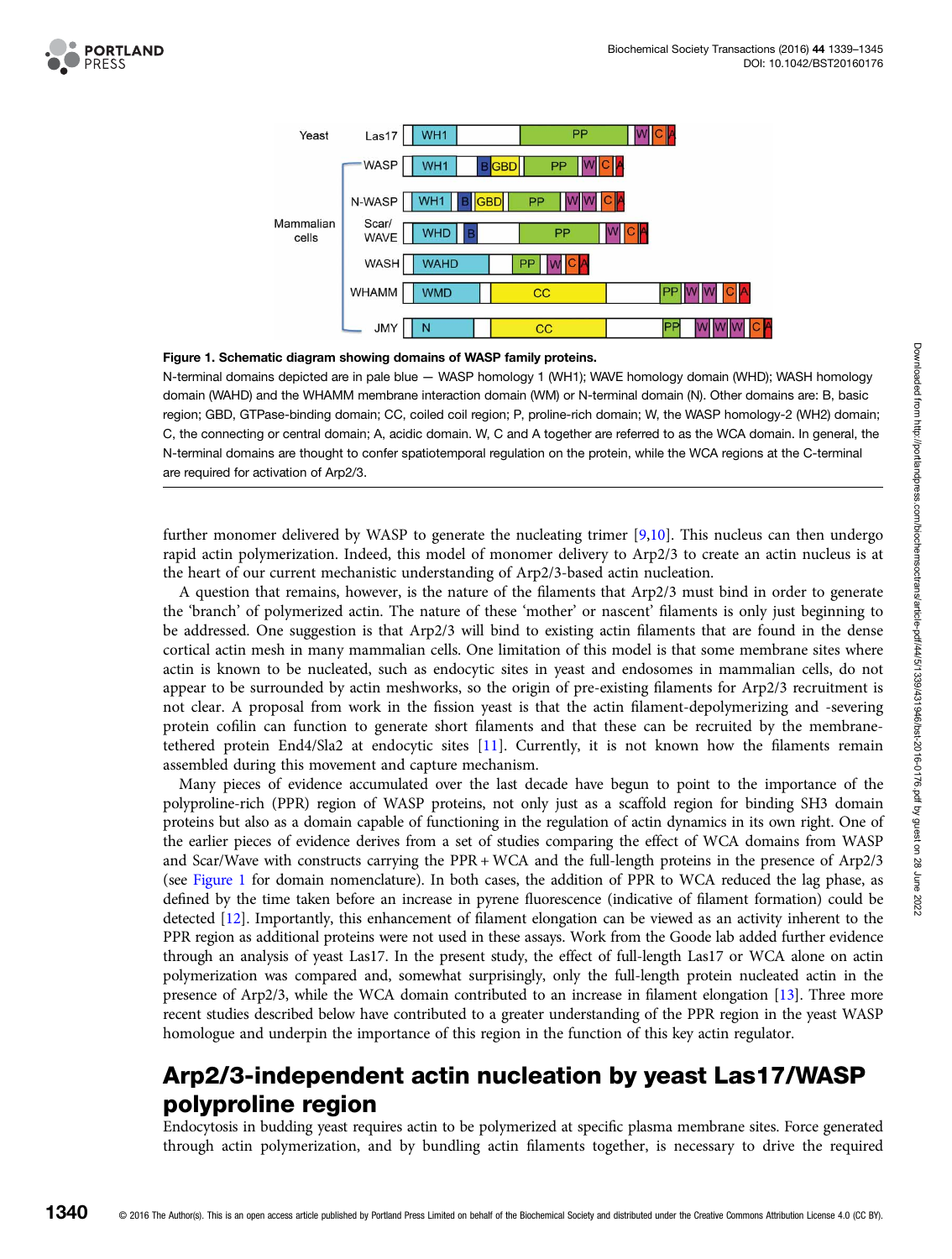

<span id="page-2-0"></span>inward membrane invagination against the outward pressure due to cell turgor [[14\]](#page-5-0). A similar requirement for actin during endocytosis is found in mammalian cells when the plasma membrane is under tension [\[15\]](#page-5-0). Las17 is recruited to endocytic sites following assembly of various coat complexes and cargo recruitment. Once recruited, there is a highly reproducible sequence of assembly and disassembly events at the sites driving membrane invagination and culminating in scission of a vesicle [\[16,17\]](#page-5-0). Unlike mammalian cells, there is not an underlying cortex of actin and it is considered that actin filaments is must be generated de novo at new sites of endocytosis.

Las17 is the primary activator of Arp2/3 at yeast endocytic sites [[18](#page-5-0)]. As shown in [Figure 1](#page-1-0), Las17 has a domain structure broadly similar to those of other WASP family proteins. In particular, it has a C-terminal WCA domain comprising a G-actin-binding WH2 domain and a connecting + acidic (CA) domain that interacts with Arp2/3. In this way, it can supply monomeric actin to filaments nucleated by Arp2/3. It was therefore a surprise when deletion of just the acidic domain or of the entire WCA domain of Las17 caused only rather mild phenotypes in growth and endocytosis [\[19,20\]](#page-5-0). This was in contrast with the complete loss of Las17 that caused a severe growth defect, and endocytosis was barely detectable [[21](#page-5-0)]. These experiments suggested that other regions of Las17 were critical for its cellular function. The in vitro work from the Goode lab (above) had also indicated that regions upstream from the WCA region were important for an actin nucleation event.

Investigations by our laboratory then revealed that the polyproline region itself is able to bind to actin and that, in fact, this region alone is able to nucleate actin filaments *de novo* in the absence of Arp2/3 [\[22](#page-5-0)]. This was unexpected as the region contained no similarity to known actin-binding regions, rather there were many tracts of five proline residues. Using a combination of in vitro and in vivo assays, the importance of specific proline residues was demonstrated and a model was proposed suggesting that the proline region contained multiple weak sites of actin binding [\[22](#page-5-0)]. This property would serve to increase the local concentration of actin, thus promoting conditions for nucleation. Thus, while the nucleation was not as strong as observed with Arp2/ 3, it could serve to generate de novo filaments which themselves could drive recruitment of Arp2/3 for a more substantial burst of nucleation to drive the invagination of membrane.



### Figure 2. Model showing possible involvement of the PPR of Las17 in actin polymerization.

(A) In the absence of Arp2/3, Las17 binds and nucleates actin via regions of the PPR region containing paired basic residues. The remainder of the PPR lies alongside the newly formed filament and promotes elongation of the filament via weak actin binding through the repeated proline tracts. The Las17 WH2 has a high affinity for actin monomers and can increase their local concentration when this would otherwise become limiting for PPR-mediated filament elongation. (B) In the presence of Arp2/3, a Las17–Arp2/3 complex is formed which binds to a mother filament and initiates branch formation. Branch elongation is enhanced by the PPR domain. W, WH2 domain; C, central or connecting domain; A, acidic domain; P, polyproline repeat motif. Actin is shown in grey and Arp2/3 is shown in blue.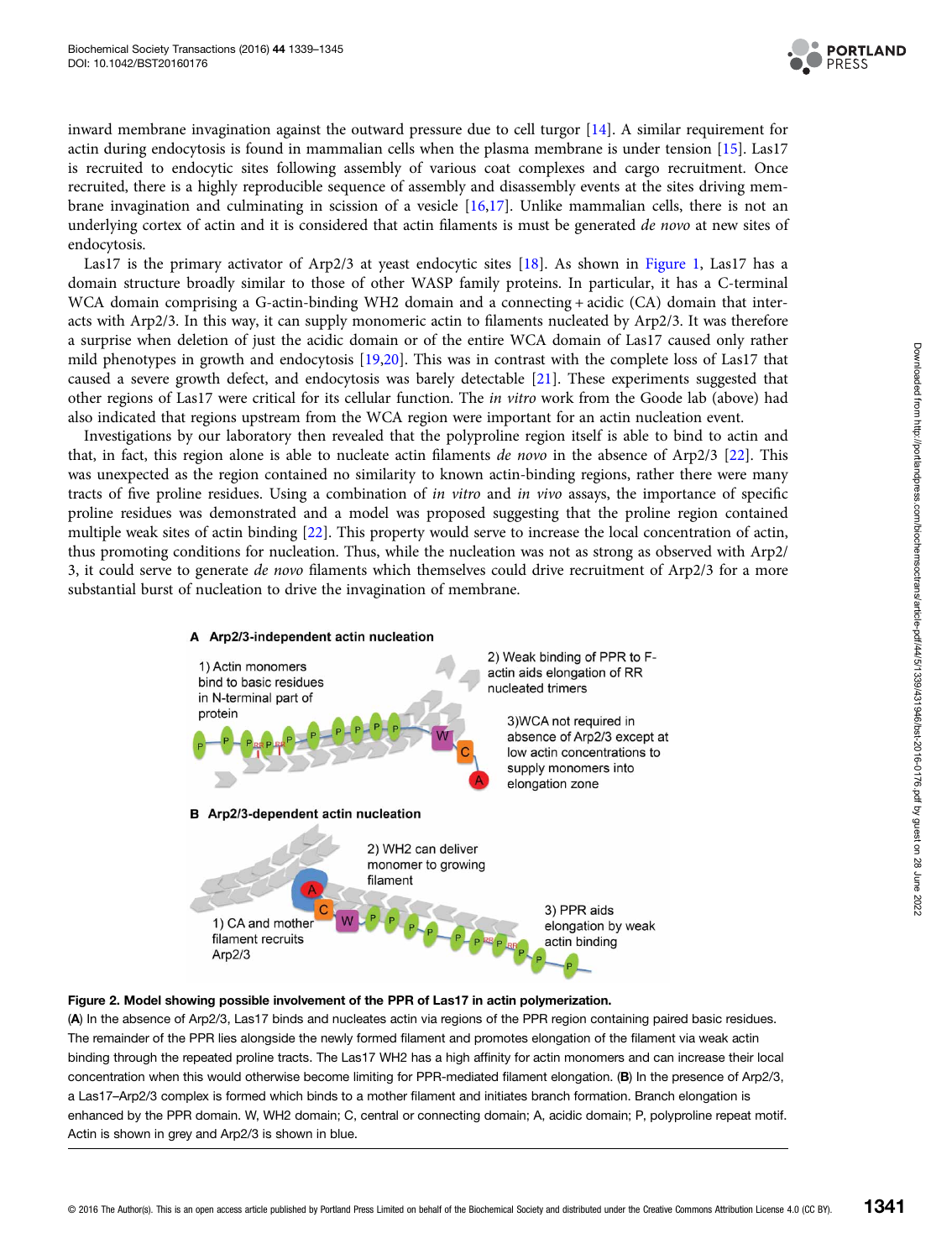More recently, work from Feliciano et al. [\[23\]](#page-5-0) demonstrated the importance of arginine residue pairs (RR349,350; RR382,383) in Las17 that facilitated G-actin binding within the PPR region. Their study focussed on the role of these residues in the context of Arp2/3 and clearly highlighted the importance of the RR pairs for G-actin binding and for rapid polymerization by Arp2/3.

The importance of the polyproline region of Las17 for its primary function was also demonstrated in a study from Lewellyn et al. [[24](#page-5-0)]. In the present study, chimeric proteins were made between Las17 and one of the yeast myosin 1 proteins that also function in the endocytic process. Intriguingly, the critical domains required to support endocytic invagination were the myosin motor domain, a membrane-binding domain (in this case, TH1 from the myosin) and the polyproline region (residues 324–426). Again, the present study shifts the identity for the essential Las17 functions away from the WCA domain onto the polyproline region and would therefore potentially indicate that Arp2/3 activation is a secondary or redundant function of Las17 in the endocytic process. Given that three other proteins at endocytic sites bind to both Las17 and Arp2/3 (Myo3, Myo5 and Abp1), once actin filaments are generated, there are multiple other proteins present that can fulfil the role of Arp2/3 recruitment [[19](#page-5-0),[20](#page-5-0)]. A diagram outlining our model for the nucleation and elongation of filaments de novo by Las17 is depicted in [Figure 2.](#page-2-0)

## Arp2/3-independent actin nucleation by other WASP family proteins

Increased local concentration of actin monomers is known to favour filament nucleation. In Las17, we propose that binding of monomers by the PPR domain allows nucleation to proceed in the absence of Arp2/3. A significant question then is whether other WASP family proteins can use similar mechanisms to also generate filaments de novo.

It is notable that in contrast with Saccharomyces cerevisiae that has only one WASP family protein with multiple actin-binding sites, mammalian cells have several different WASP family proteins, many of which are expressed in different tissues or active on different membrane compartments [[6](#page-5-0),[25](#page-5-0)]. As such, they may be adapted to their different situations and have lost functions that are not required in their specific role. However, given that the large majority of WASP family proteins are considered to activate Arp2/3, and that Arp2/3 nucleation activity requires it to bind a mother filament, there is always a need for mother filaments to be generated, and the ability of WASP family proteins to generate such filaments would facilitate close coupling of these two activities.

Four clear routes can be readily identified for WASP family proteins to increase local actin monomer concentration: (1) tandem WH2 domains as in N-WASP and JMY; (2) dimerization as detected for N-WASP; (3) binding of other G-actin-binding proteins such as WIP or profilin and (4) paired basic residue actin binding as in Las17.

JMY is found in the nucleus of numerous cell types, but in more motile cells it is often found at the leading edge [[26](#page-5-0),[27](#page-5-0)]. More recently, JMY and the related protein WHAMM have both been found to associate with the autophagosome. At this site, WHAMM has been demonstrated to participate in autophagosome biogenesis [[28](#page-5-0)], whereas JMY has been proposed to link actin nucleation to autophagosome maturation [\[29\]](#page-5-0). Similar to Las17, JMY can both activate the Arp2/3 complex and nucleate actin filament formation de novo [[26,27](#page-5-0)]. In the absence of Arp2/3, actin nucleation can be facilitated via three tandem WH2 domains in a similar manner to that observed for the protein Spire, presumably by increasing local actin monomer concentration [\[30](#page-5-0)–[33\]](#page-5-0).

Multimerization has been considered to be relevant for WASP family protein involvement in nucleation from experiments that demonstrated that GST-tagged WCA domains, which dimerize through their GST moieties, have higher activity in polymerization assays with actin and Arp2/3 than their His-tagged counterparts [[34](#page-5-0)]. One route for dimerization is through the presence of more than one binding site for WCA domains on the Arp2/3 complex, though clearly this route is synonymous with Arp2/3 activation [\[35,36](#page-5-0)]. A second route for multimerization, however, relies on the presence of the PPR domain and is facilitated through binding of the WASP family protein by a binding partner with multiple SH3 domains. Such a mechanism has been detected with Nck binding to N-WASP [\[34\]](#page-5-0). Again, these routes lead to the presence of multiple WH2 domains in a highly localized region and can therefore contribute to increased local concentration of G-actin. Different conformational orientations of WH2 domains facilitated by intramolecular interactions or multimerization may allow effective regulation of nucleation.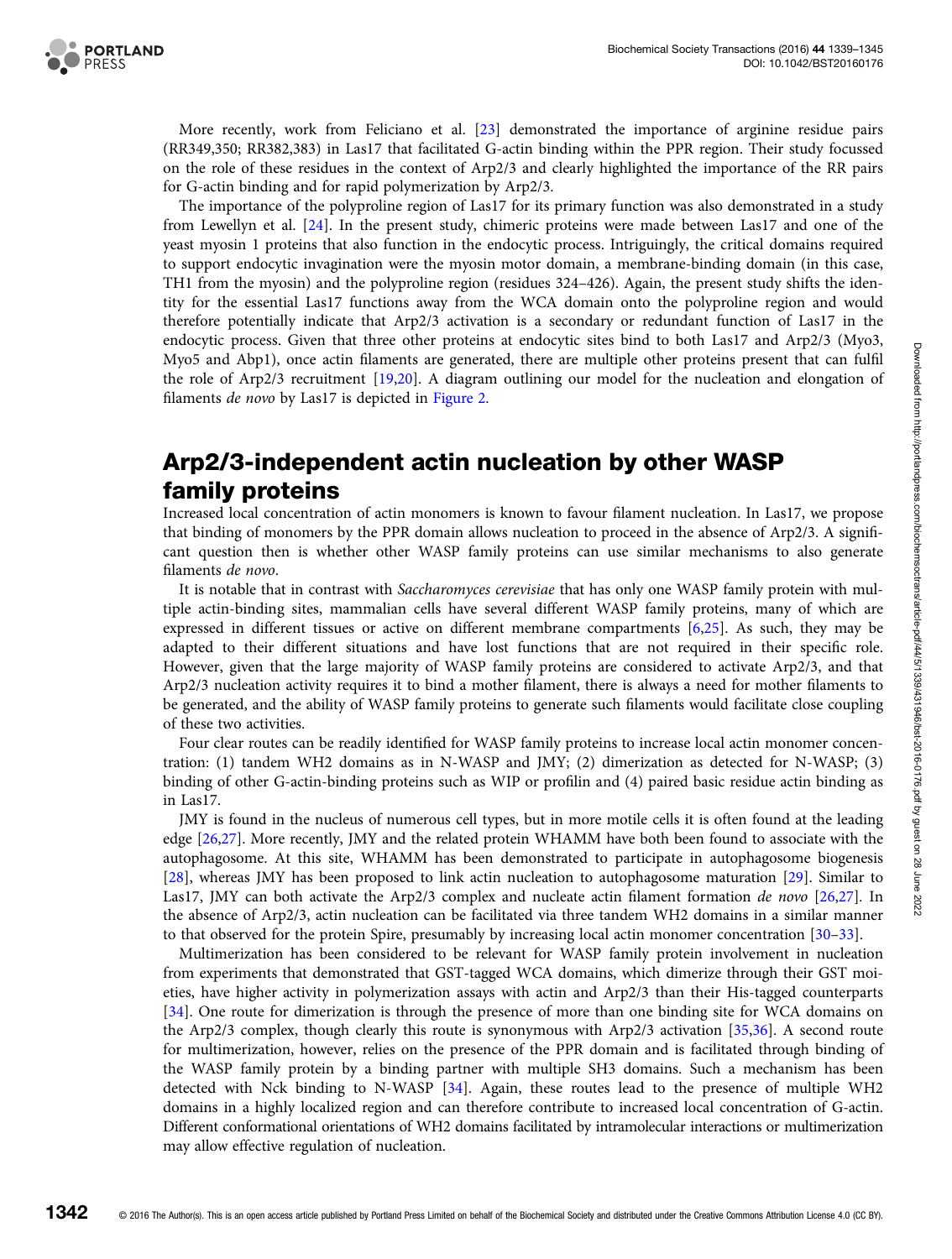

<span id="page-4-0"></span>In addition to binding of proteins to bring about multimerization, binding partners often carry additional actin-binding sites. The best characterized of these proteins is WIP (verprolin in S. cerevisiae), which binds to the N-terminal region of several WASP family proteins and itself has a WH2 domain as well as PPR regions [[37](#page-5-0)–[39](#page-6-0)]. Furthermore, several groups of proteins bind to the PPR region and may directly or indirectly influence the function of this region with regard to actin dynamics. These include proteins with SH3 domains (binding PXXP motifs), EVH domains (binding FPPPP in VASP) and WW domains (binding PPXY) [\[40](#page-6-0)–[42\]](#page-6-0). As well as Nck mentioned above which facilitates N-WASP dimerization, many of these WASP family-binding proteins also bind to F-actin or other actin regulatory proteins. Another protein that has an impact on the activity of some WASP family proteins through binding in the PPR region is the G-actin-binding protein profilin. In the case of Las17, neither we, nor others, have observed an impact of profilin on Las17 function and we consider it most likely that this could be due to the fact that the longest proline tract in the Las17 PPR region is only five residues. Tracts of eight or more prolines, which are found in several WASP family proteins, are considered more likely to bind profilin, whereas for those with an intermediate length of proline tract this aspect of activation is relatively unclear, especially within a cellular context [\[43](#page-6-0)–[45\]](#page-6-0).

In addition to yeast Las17, the Drosophila protein WHAMY is a WASP family protein capable of nucleating actin filaments independently of the Arp2/3 complex [[46](#page-6-0)]. It differs from Las17 and JMY, however, in that it has lost the ability to activate Arp2/3 at all. Instead, it appears to work in tandem with WASP throughout many stages of Drosophila development [[46](#page-6-0)]. The interaction of WHAMY and WASP enhances both the Arp2/ 3-independent activity of WHAMY and the Arp2/3-dependent activity of WASP. Intriguingly, like Las17, WHAMY contains several basic residue pairs within its PPR domain, raising the possibility that its nucleating function might involve a similar mechanism to that we have suggested for Las17. Finally, WASP itself has been shown to contain a very weak Arp2/3-independent actin-nucleating activity within its PPR region [\[22\]](#page-5-0). This protein contains a single RR pair just upstream of one of its proline tracts, though the importance of these residues has not yet been reported.

Emerging from these wide-ranging observations is the idea that many WASP family proteins are likely to have functionality, either inherent or through interaction with other proteins, to support de novo actin nucleation independently of Arp2/3. However, these activities in general appear to be functionally coupled to the subsequent recruitment and activation of Arp2/3 itself. Important questions for the future will focus on understanding the role of the PPR domain as a region to either facilitate nucleation or elongation of actin filaments; the regulatory links between Arp2/3-independent and -dependent nucleation processes; the extent of nucleation required to generate mother filaments within specific cell settings for Arp2/3 recruitment and defining the conformational arrangements of monomers bound to WASP family proteins to determine how distinct organizations favour nucleation or sequestration of actin.

### Abbreviations

CA, connecting + acidic; EVH, enabled VASP homology; NPF, nucleation promotion factor; PPR, polyproline-rich; WH2, WASP homology-2; WASP, Wiskott–Aldrich syndrome protein.

### Funding

J.J.T. is supported by a White Rose Biotechnology and Biological Sciences Research Council (BBSRC) studentship [BB/J014443/1] and E.G.A. is supported by a BSBRC project grant [BB/N007581/1] to K.R.A.

### Acknowledgements

We thank Elena Rainero (University of Sheffield) for the critical reading of this manuscript.

### Competing Interests

The Authors declare that there are no competing interests associated with the manuscript.

### References

- 1 Campellone, K.G. and Welch, M.D. (2010) A nucleator arms race: cellular control of actin assembly. Nat. Rev. Mol. Cell Biol. 11, 237-251 doi[:10.](http://dx.doi.org/doi:10.1038/nrm2867) [1038/nrm2867](http://dx.doi.org/doi:10.1038/nrm2867)
- 2 Chesarone, M.A. and Goode, B.L. (2009) Actin nucleation and elongation factors: mechanisms and interplay. Curr. Opin. Cell Biol. 21, 28-37 doi:[10.](http://dx.doi.org/doi:10.1016/j.ceb.2008.12.001) [1016/j.ceb.2008.12.001](http://dx.doi.org/doi:10.1016/j.ceb.2008.12.001)
- 3 Dominguez, R. (2009) Actin filament nucleation and elongation factors structure–function relationships. Crit. Rev. Biochem. Mol. Biol. 44, 351–366 doi:[10.3109/10409230903277340](http://dx.doi.org/doi:10.3109/10409230903277340)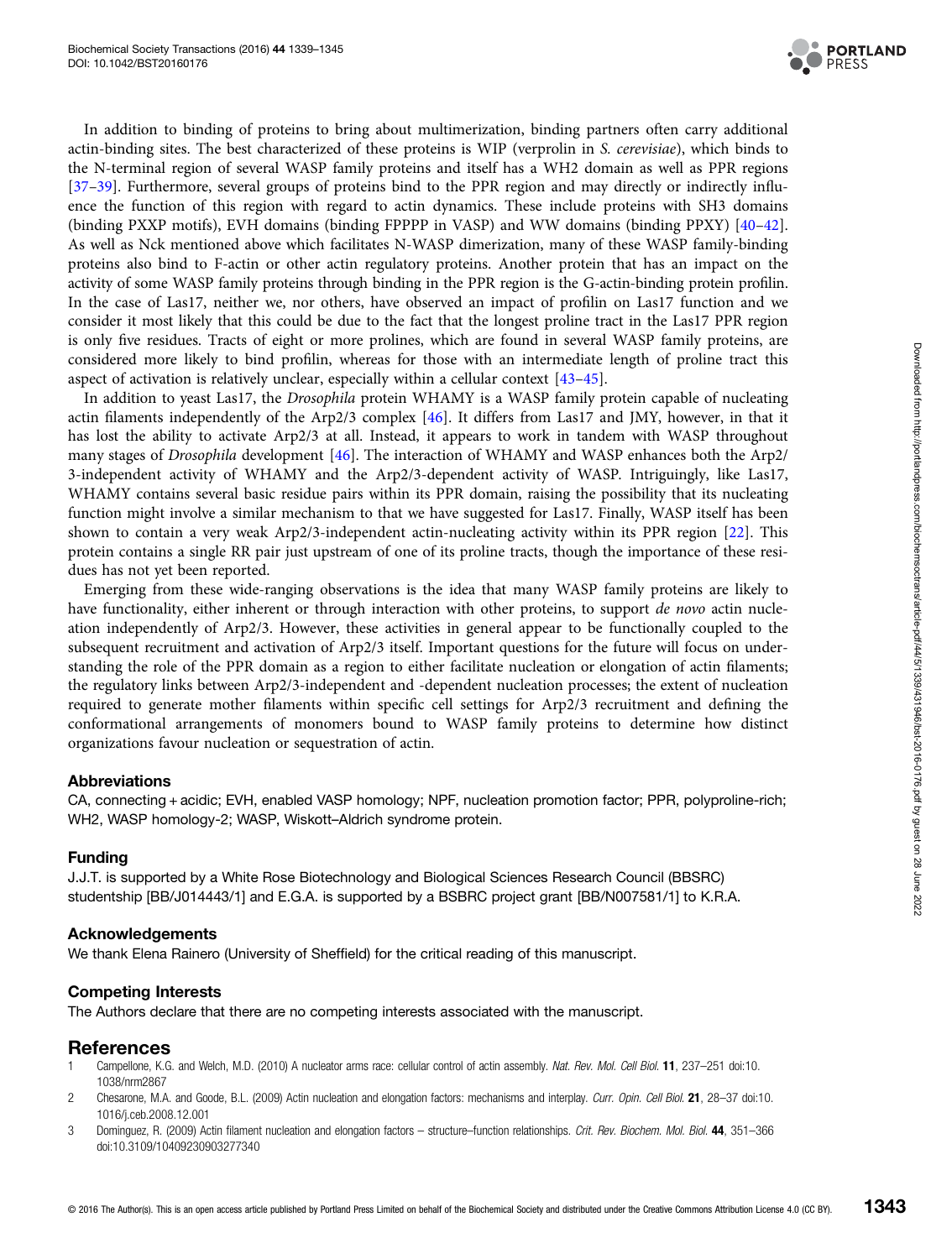<span id="page-5-0"></span>

- 4 Smith, B.A., Daugherty-Clarke, K., Goode, B.L. and Gelles, J. (2013) Pathway of actin filament branch formation by Arp2/3 complex revealed by single-molecule imaging. Proc. Natl Acad. Sci. USA 110, 1285-1290 doi[:10.1073/pnas.1211164110](http://dx.doi.org/doi:10.1073/pnas.1211164110)
- 5 Veltman, D.M. and Insall, R.H. (2010) WASP family proteins: their evolution and its physiological implications. Mol. Biol. Cell 21, 2880–2893 doi[:10.](http://dx.doi.org/doi:10.1091/mbc.E10-04-0372) [1091/mbc.E10-04-0372](http://dx.doi.org/doi:10.1091/mbc.E10-04-0372)
- 6 Burianek, L.E. and Soderling, S.H. (2013) Under lock and key: spatiotemporal regulation of WASP family proteins coordinates separate dynamic cellular processes. Semin. Cell Dev. Biol. 24, 258–266 doi[:10.1016/j.semcdb.2012.12.005](http://dx.doi.org/doi:10.1016/j.semcdb.2012.12.005)
- 7 Oda, A. and Eto, K. (2013) WASPs and WAVEs: from molecular function to physiology in hematopoietic cells. Semin. Cell Dev. Biol. 24, 308-313 doi[:10.1016/j.semcdb.2013.03.002](http://dx.doi.org/doi:10.1016/j.semcdb.2013.03.002)
- 8 Padrick, S.B. and Rosen, M.K. (2010) Physical mechanisms of signal integration by WASP family proteins. Annu. Rev. Biochem. 79, 707–735 doi:[10.](http://dx.doi.org/doi:10.1146/annurev.biochem.77.060407.135452) [1146/annurev.biochem.77.060407.135452](http://dx.doi.org/doi:10.1146/annurev.biochem.77.060407.135452)
- 9 Goley, E.D. and Welch, M.D. (2006) The ARP2/3 complex: an actin nucleator comes of age. Nat. Rev. Mol. Cell Biol. 7, 713-726 doi[:10.1038/nrm2026](http://dx.doi.org/doi:10.1038/nrm2026)
- 10 Pollard, T.D. (2007) Regulation of actin filament assembly by Arp2/3 complex and formins. Annu. Rev. Biophys. Biomol. Struct. 36, 451-477 doi[:10.](http://dx.doi.org/doi:10.1146/annurev.biophys.35.040405.101936) [1146/annurev.biophys.35.040405.101936](http://dx.doi.org/doi:10.1146/annurev.biophys.35.040405.101936)
- 11 Chen, Q. and Pollard, T.D. (2013) Actin filament severing by cofilin dismantles actin patches and produces mother filaments for new patches. Curr. Biol. 23, 1154–1162 doi[:10.1016/j.cub.2013.05.005](http://dx.doi.org/doi:10.1016/j.cub.2013.05.005)
- 12 Yarar, D., D'Alessio, J.A., Jeng, R.L. and Welch, M.D. (2002) Motility determinants in WASP family proteins. Mol. Biol. Cell 13, 4045–4059 doi[:10.](http://dx.doi.org/doi:10.1091/mbc.E02-05-0294) [1091/mbc.E02-05-0294](http://dx.doi.org/doi:10.1091/mbc.E02-05-0294)
- 13 Rodal, A.A., Manning, A.L., Goode, B.L. and Drubin, D.G. (2003) Negative regulation of yeast WASp by two SH3 domain-containing proteins. Curr. Biol. 13, 1000–1008 doi[:10.1016/S0960-9822\(03\)00383-X](http://dx.doi.org/doi:10.1016/S0960-9822(03)00383-X)
- 14 Aghamohammadzadeh, S. and Ayscough, K.R. (2009) Differential requirements for actin during yeast and mammalian endocytosis. Nat. Cell Biol. 11, 1039–1042 doi[:10.1038/ncb1918](http://dx.doi.org/doi:10.1038/ncb1918)
- 15 Boulant, S., Kural, C., Zeeh, J.-C., Ubelmann, F. and Kirchhausen, T. (2011) Actin dynamics counteract membrane tension during clathrin-mediated endocytosis. Nat. Cell Biol. 13, 1124-1131 doi[:10.1038/ncb2307](http://dx.doi.org/doi:10.1038/ncb2307)
- 16 Robertson, A.S., Smythe, E. and Ayscough, K.R. (2009) Functions of actin in endocytosis. Cell. Mol. Life Sci. 66, 2049–2065 doi:[10.1007/](http://dx.doi.org/doi:10.1007/s00018-009-0001-y) [s00018-009-0001-y](http://dx.doi.org/doi:10.1007/s00018-009-0001-y)
- 17 Weinberg, J. and Drubin, D.G. (2012) Clathrin-mediated endocytosis in budding yeast. Trends Cell Biol. 22, 1–13 doi[:10.1016/j.tcb.2011.09.001](http://dx.doi.org/doi:10.1016/j.tcb.2011.09.001)
- 18 Winter, D., Lechler, T. and Li, R. (1999) Activation of the yeast Arp2/3 complex by Bee1p, a WASP-family protein. Curr. Biol. 9, 501–505 doi:[10.1016/](http://dx.doi.org/doi:10.1016/S0960-9822(99)80218-8) [S0960-9822\(99\)80218-8](http://dx.doi.org/doi:10.1016/S0960-9822(99)80218-8)
- 19 Galletta, B.J., Chuang, D.Y. and Cooper, J.A. (2008) Distinct roles for Arp2/3 regulators in actin assembly and endocytosis. PLoS Biol. 6, e1 doi[:10.](http://dx.doi.org/doi:10.1371/journal.pbio.0060001) [1371/journal.pbio.0060001](http://dx.doi.org/doi:10.1371/journal.pbio.0060001)
- 20 Sun, Y., Martin, A.C. and Drubin, D.G. (2006) Endocytic internalization in budding yeast requires coordinated actin nucleation and myosin motor activity. Dev. Cell 11, 33–46 doi[:10.1016/j.devcel.2006.05.008](http://dx.doi.org/doi:10.1016/j.devcel.2006.05.008)
- 21 Li, R. (1997) Bee1, a yeast protein with homolgy to Wiscott-Aldrich syndrome protein, is critical for the assembly of cortical actin cytoskeleton. J. Cell Biol. 136, 649–658 doi:[10.1083/jcb.136.3.649](http://dx.doi.org/doi:10.1083/jcb.136.3.649)
- 22 Urbanek, A.N., Smith, A.P., Allwood, E.G., Booth, W.I. and Ayscough, K.R. (2013) A novel actin-binding motif in Las17/WASP nucleates actin filaments independently of Arp2/3. Curr. Biol. 23, 196–203 doi[:10.1016/j.cub.2012.12.024](http://dx.doi.org/doi:10.1016/j.cub.2012.12.024)
- 23 Feliciano, D., Tolsma, T.O., Farrell, K.B., Aradi, A. and Di Pietro, S.M. (2015) A second Las17 monomeric actin-binding motif functions in Arp2/ 3-dependent actin polymerization during endocytosis. Traffic 16, 379-397 doi[:10.1111/tra.12259](http://dx.doi.org/doi:10.1111/tra.12259)
- 24 Lewellyn, E.B., Pedersen, R.T.A., Hong, J., Lu, R., Morrison, H.M. and Drubin, D.G. (2015) An engineered minimal WASP-myosin fusion protein reveals essential functions for endocytosis. Dev. Cell 35, 281-294 doi:[10.1016/j.devcel.2015.10.007](http://dx.doi.org/doi:10.1016/j.devcel.2015.10.007)
- 25 Rottner, K., Hänisch, J. and Campellone, K.G. (2010) WASH, WHAMM and JMY: regulation of Arp2/3 complex and beyond. Trends Cell Biol. 20, 650–661 doi[:10.1016/j.tcb.2010.08.014](http://dx.doi.org/doi:10.1016/j.tcb.2010.08.014)
- 26 Roadcap, D.W. and Bear, J.E. (2009) Double JMY: making actin fast. Nat. Cell Biol. 11, 375–376 doi:[10.1038/ncb0409-375](http://dx.doi.org/doi:10.1038/ncb0409-375)
- 27 Zuchero, J.B., Belin, B. and Mullins, R.D. (2012) Actin binding to WH2 domains regulates nuclear import of the multifunctional actin regulator JMY. Mol. Biol. Cell 23, 853–863 doi:[10.1091/mbc.E11-12-0992](http://dx.doi.org/doi:10.1091/mbc.E11-12-0992)
- 28 Kast, D.J., Zajac, A.L., Holzbaur, E.L.F., Ostap, M. and Dominguez, R. (2015) WHAMM directs the Arp2/3 complex to the ER for autophagosome biogenesis through an actin comet tail mechanism. Curr. Biol. 25, 1791-1797 doi[:10.1016/j.cub.2015.05.042](http://dx.doi.org/doi:10.1016/j.cub.2015.05.042)
- 29 Coutts, A.S. and La Thangue, N.B. (2015) Actin nucleation by WH2 domains at the autophagosome. Nat. Commun. 6, 7888 doi:[10.1038/ncomms8888](http://dx.doi.org/doi:10.1038/ncomms8888)
- 30 Carlier, M.-F., Husson, C., Renault, L. and Didry, D. (2011) Control of actin assembly by the WH2 domains and their multifunctional tandem repeats in Spire and Cordon-Bleu. Int. Rev. Cell Mol. Biol. 290, 55–85 doi[:10.1016/B978-0-12-386037-8.00005-3](http://dx.doi.org/doi:10.1016/B978-0-12-386037-8.00005-3)
- 31 Qualmann, B. and Kessels, M.M. (2009) New players in actin polymerization WH2-domain-containing actin nucleators. Trends Cell Biol. 19, 276–285 doi[:10.1016/j.tcb.2009.03.004](http://dx.doi.org/doi:10.1016/j.tcb.2009.03.004)
- 32 Quinlan, M.E., Heuser, J.E., Kerkhoff, E. and Dyche Mullins, R. (2005) Drosophila Spire is an actin nucleation factor. Nature 433, 382–388 doi:[10.](http://dx.doi.org/doi:10.1038/nature03241) [1038/nature03241](http://dx.doi.org/doi:10.1038/nature03241)
- 33 Chen, X., Ni, F., Tian, X., Kondrashkina, E., Wang, Q. and Ma, J. (2013) Structural basis of actin filament nucleation by tandem W domains. Cell Rep. 3, 1910–1920 doi[:10.1016/j.celrep.2013.04.028](http://dx.doi.org/doi:10.1016/j.celrep.2013.04.028)
- 34 Padrick, S.B., Cheng, H.-C., Ismail, A.M., Panchal, S.C., Doolittle, L.K., Kim, S. et al. (2008) Hierarchical regulation of WASP/WAVE proteins. Mol. Cell 32, 426–438 doi[:10.1016/j.molcel.2008.10.012](http://dx.doi.org/doi:10.1016/j.molcel.2008.10.012)
- 35 Padrick, S.B., Doolittle, L.K., Brautigam, C.A., King, D.S. and Rosen, M.K. (2011) Arp2/3 complex is bound and activated by two WASP proteins. Proc. Natl Acad. Sci. USA 108, E472-E479 doi[:10.1073/pnas.1100236108](http://dx.doi.org/doi:10.1073/pnas.1100236108)
- 36 Ti, S.-C., Jurgenson, C.T., Nolen, B.J. and Pollard, T.D. (2011) Structural and biochemical characterization of two binding sites for nucleation-promoting factor WASp-VCA on Arp2/3 complex. Proc. Natl Acad. Sci. USA 108, E463-E471 doi:[10.1073/pnas.1100125108](http://dx.doi.org/doi:10.1073/pnas.1100125108)
- 37 Moreau, V., Frischknecht, F., Reckmann, I., Vincentelli, R., Rabut, G., Stewart, D., et al. (2000) A complex of N-WASP and WIP integrates signalling cascades that lead to actin polymerization. Nat. Cell Biol. 2, 441–448 doi[:10.1038/35017080](http://dx.doi.org/doi:10.1038/35017080)